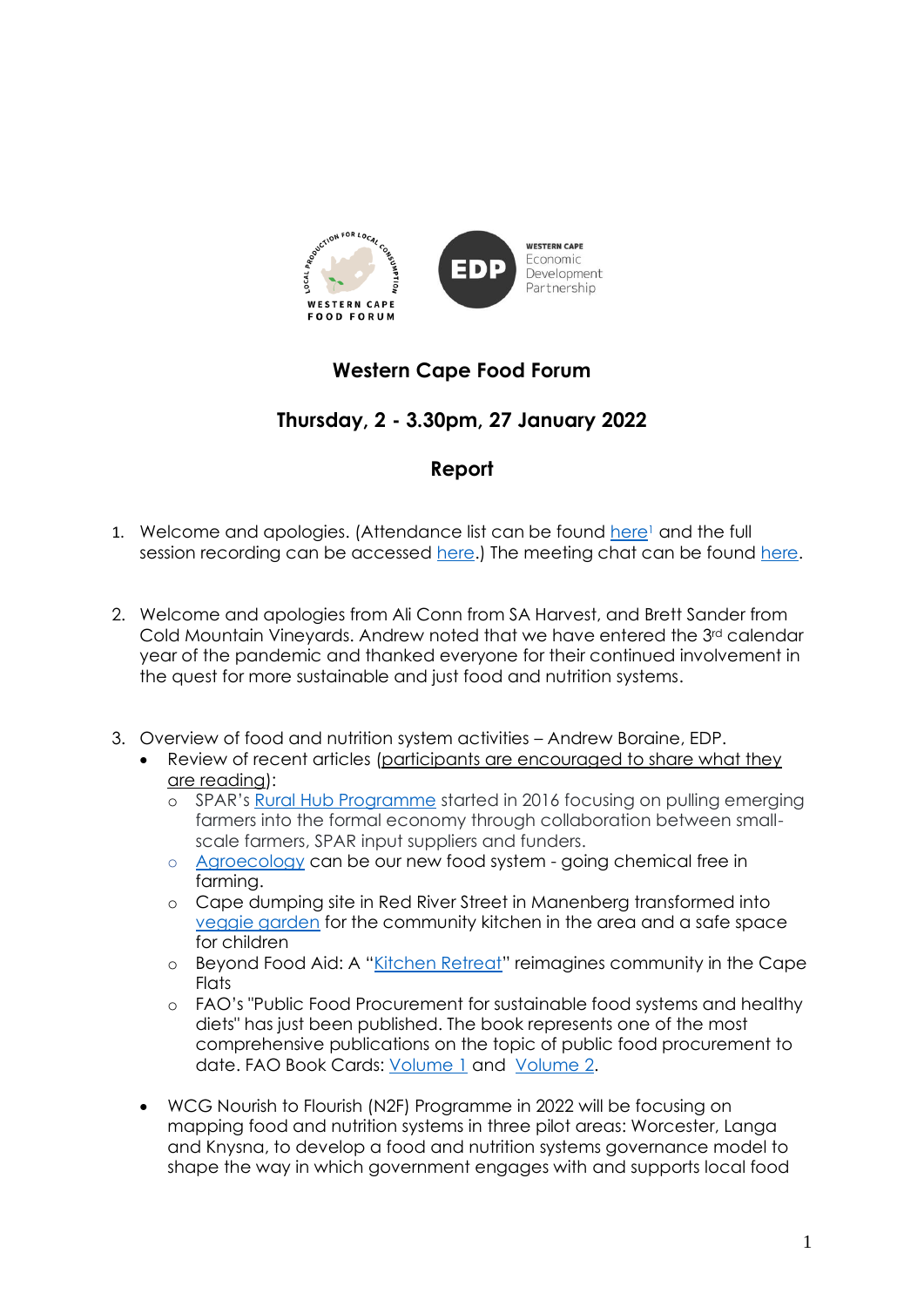systems in all areas. It will also draw on the Nourished Child project in Masiphumelele and Worcester, led by ACC and partners. It aims to incorporate lessons from the design and establishment of area-based teams in the WC safety programme.

4. Urban Food System Tool – A Step by Step Guide for Practitioners. Tatjana von Bormann, from the Southern Africa Food Lab, presented on the tool which was developed in collaboration with WWF. It aims to help people and institutions to think in new and practical ways about the food system. The toolkit builds on existing system tools, some of which are complex and require considerable time and resources and takes a more practical step by step approach. The toolkit is centered on the urban child. The aim of the tool is to have universal applicability. The full presentation can be found [here.](https://drive.google.com/file/d/1kFlyozKc8yTupPs8-KRYlWBoy_xdHIPc/view?usp=sharing)



Participants expressed strong interest in engaging further with this tool and it was agreed the EDP would set up an in-depth discussion on the toolkit and systems mapping. If you would like to join this session, please [email us.](mailto:marcela@wcedp.co.za?subject=I%20want%20to%20engage%20about%20the%20food%20toolkit)

5. Information updates and knowledge sharing – plans for 2022.

#### • **Ncedisa Nkonyeni, Director, Bertha House.**

Bertha House is a multi-purpose activist centre in Mowbray with three strategic priorities: spatial justice, narrative justice, and contribution towards food justice. In 2022, in the food justice space, the team investigated existing using resources, namely, a commercially kitted out kitchen with central location and access to public transport in a diverse area in terms of demographics, class, age, etc. The idea is to contribute to a more affordable and nutritious food offering and to provide a space for engagement and discussion:

Kitchen: In next 2 weeks, the kitchen will be launched to the public and to other food practitioners with the intention to explore what African food can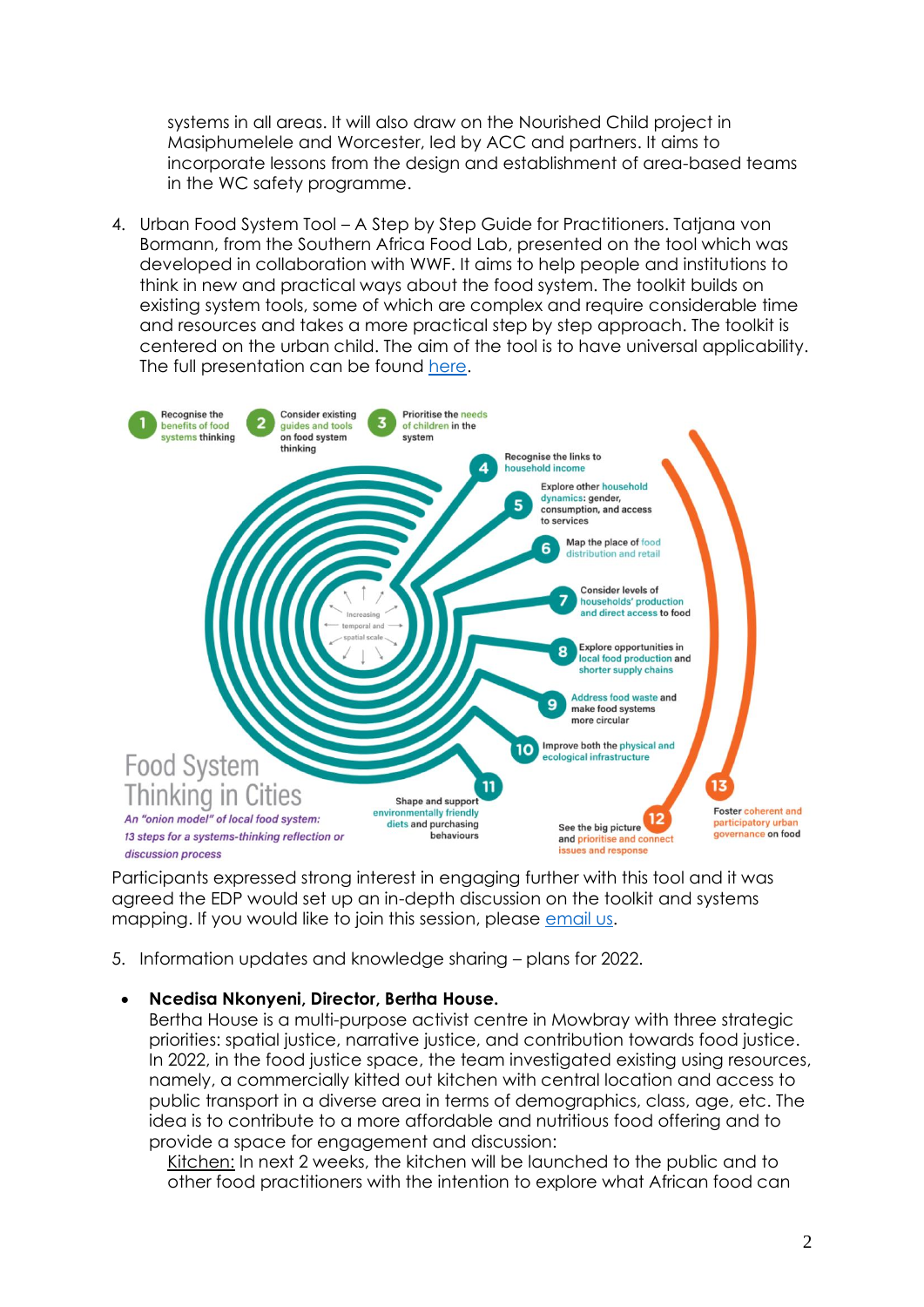offer. The chef specializes in east African cuisine and has developed highly nutritious and affordable recipes to help feed the neighborhood (e.g., R20 wrap).

Roof top: veggies are being grown in partnership with GUFFI who are working to green Gugulethu.

Composting: working to minimize food waste. Not yet fleshed out plan but want to collaborate with people working in this space.

• **Kurt Ackermann, Executive Manager, South African Food & Farming Trust (SAFFT)**.

The SAFFT has received international funding to implement an Agri-hubs project to accelerate work in Langa (2 full time staff), and the Lentegeur psychiatric hospital garden (Spring Foundation). This will build on previous efforts to build urban gardens in Mitchells Plain from 2016 and to link local community gardens. By the end of 2022, a new partner will be identified to support a third Agri-hub. The SAFFT will continue to host the Food Dialogues in second half of July with the V&A and the Center for Excellence for Food Security and want to have various sites to meet in person and eat together.

Finally, the Oranjezicht City Farm (OCF) will reintroduce a series of training workshops. Keep an eye out and suggest topics.

#### • **Marco Morgan, V&A Waterfront.**

Projects for 2022 are yet to be defined, but will include The Food Hub, food system mapping, food waste, incentive models, Food Dialogues/ Food Indaba, Farmers Education Program, Heart of Filling the Belly, and Urban Gardens at the Waterfront. The team is also working to synthesize efforts, building on topics that emerged in the Food Dialogues and other discussions. They include food as memory, food innovation, food accessibility and affordability, and the role of food in bringing people together. In 2022, clusters and working groups will be formed to focus on urban agriculture, "badging", waste and thought leadership while building on projects from 2021. More information about V&A's plans for 2022 can be found [here.](https://drive.google.com/file/d/1F6Jo63JaL5cyVTniRUj1HkVprXFXrl-j/view?usp=sharing)

• **Geraldine Nicol, Rotary International.** The organisation aims to be the catalyst to help communities build sustainable food projects. The goal for 2022 is to have food gardens supported by all Rotary clubs. Currently 40% of the 47 local clubs have one. This will be done through bimonthly webinars for clubs and communities. They include seasonal planting, aquaponics, entrepreneurship, marketing, and a 'whole of society' approach. Everyone is invited to connect with their local club by contacting Anton Lubbe; [lubbea@mweb.co.za.](mailto:lubbea@mweb.co.za) Rotary also works with ECDs, and communities (e.g. Langa for the past 5 years.) In 2022, Rotary is planning to work with others working in the area and 36 ECDs to take part in training and equipment. In George, a project involving a food garden in a school helped them connect with the neighbouring prison and now share the garden facilities and food. Rotary has supported 47 jobs across the Western Cape.

#### • **Erica Inches, Cape Town Together Food Growers Initiative (CTTFGI).**

CTTFGI is a community action network working from the bottom up. A video about its work can be watched [here.](https://youtu.be/gGYpmue1YTA) All are invited to use the Facebook page to distribute information about training opportunities, etc. Plans in 2022 include garden tours, markets, and workshops, both in person and online. CTTFGI focuses on food growing, circular economy (waste, compost), and public spaces. CTTFGI is also advocating for the CoCT to initiate a water forum and a waste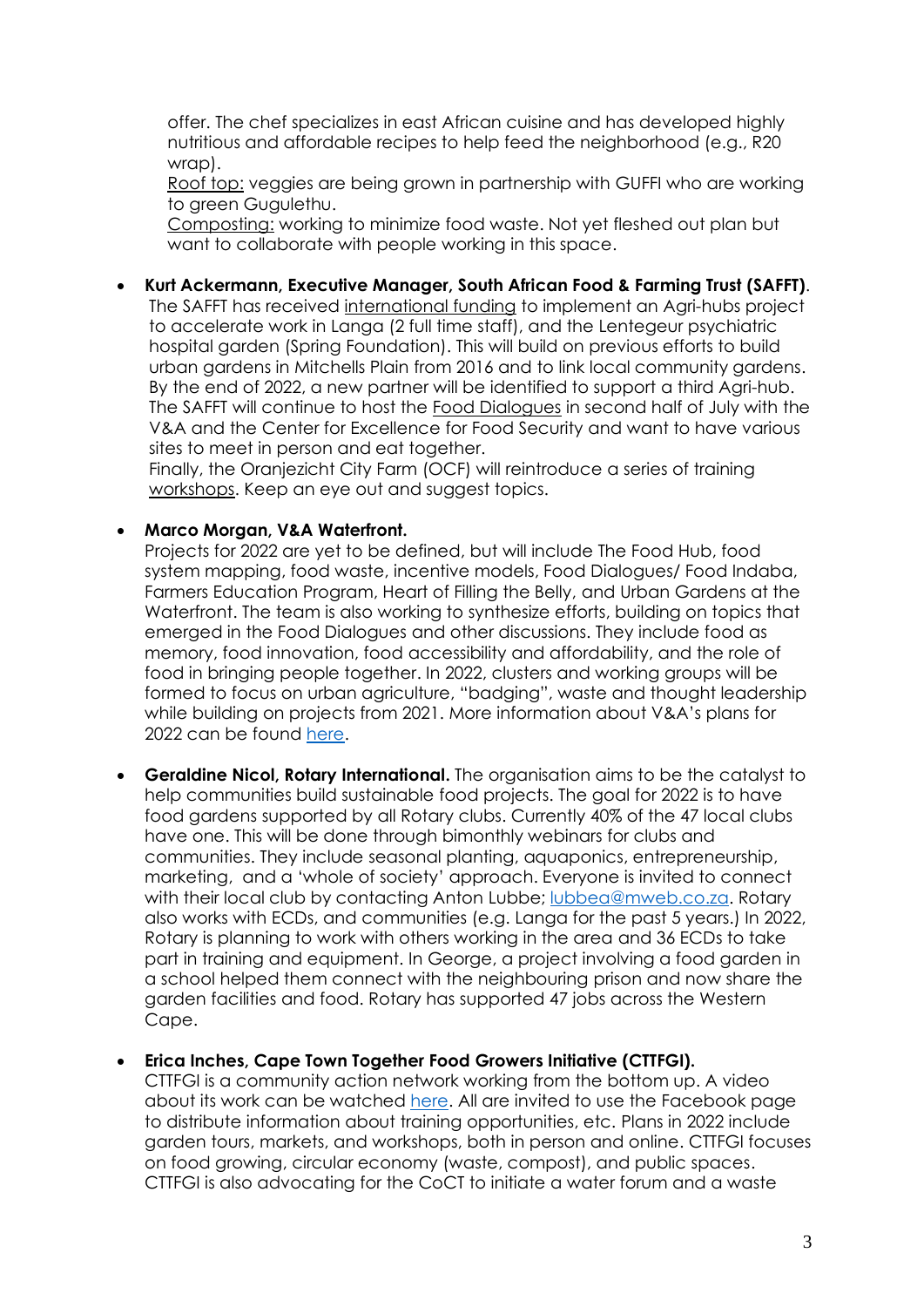forum to help improve public sector planning. Upcoming activities include living soil [online seminar](https://us02web.zoom.us/meeting/register/tZIsf-GtqTItGdW2zbzIxAvDRoROr1qmTlJB) on 15 Feb and the 4<sup>th</sup> seed swap in Gugs with GUFFI. They are looking for donations to enable garden tours to get people who do not have the opportunity to visit other gardens.



### • **Pamela Silwana, Gugulethu CAN.**

The CAN recently joined a research project with HBF, ACC, and others and is working towards a 'Kitchen Summit' to document social injustices in urban food systems through the lens of kitchen heads. Also, working on podcasts for voices not often heard in the food system and documenting and mapping challenges faced by community kitchens. Gugs has 20 kitchens feeding 3,500 people every day. Out of the 20 kitchens, 2 are sponsored by Ladles of Love and 5 by Ikamva Labantu, while the rest do not have sponsors. Food insecurity still a big problem. Kitchens are a hub of information focused not only on food relief but social issues (unemployment, parenting, etc.). Gugs CAN is also working with groups doing youth and environmental work

### • **Danny Diliberto, Ladles of Love.**

Ladles supports a kitchen in Roeland Street working with homeless communities in the area in partnership with Straatwerk, Streetscape, and Safe Spaces. Further afield, 127 soup kitchens are supported. To date Ladles has distributed 3200 tons of bulk food and over 5.1 million sandwiches through these kitchens. They have received a government grant which will increase support to 100s of kitchens over the next 7 months. Nourish our children: engage corporates with ECDs to fund feeding programmes to provide food for an entire year. Feed the soil, launched on World Food Day aims to draw away food waste and turn it into compost to provide free compost to community farmers. Started in Sea Point and today, there are 120 people who have signed up. The project has collected 4,5 tons of food waste sent to Zero to Landfill organics and they are processing it into compost. Working to send out compost by mid Feb. Also looking at launching into the Gardens area. The second competition to Realise a Dream will be in June 2022 – searching for young food entrepreneurs. Interested chefs are invited to send a video and then 10 finalists will be selected. Plans are in place to continue with the grocery and sandwich drive, asking people to make sandwiches and donating non-perishable food items which can be dropped off at various depots around the Peninsula for distribution. Monthly campaigns for fundraising – last year world record for largest number of food cans.